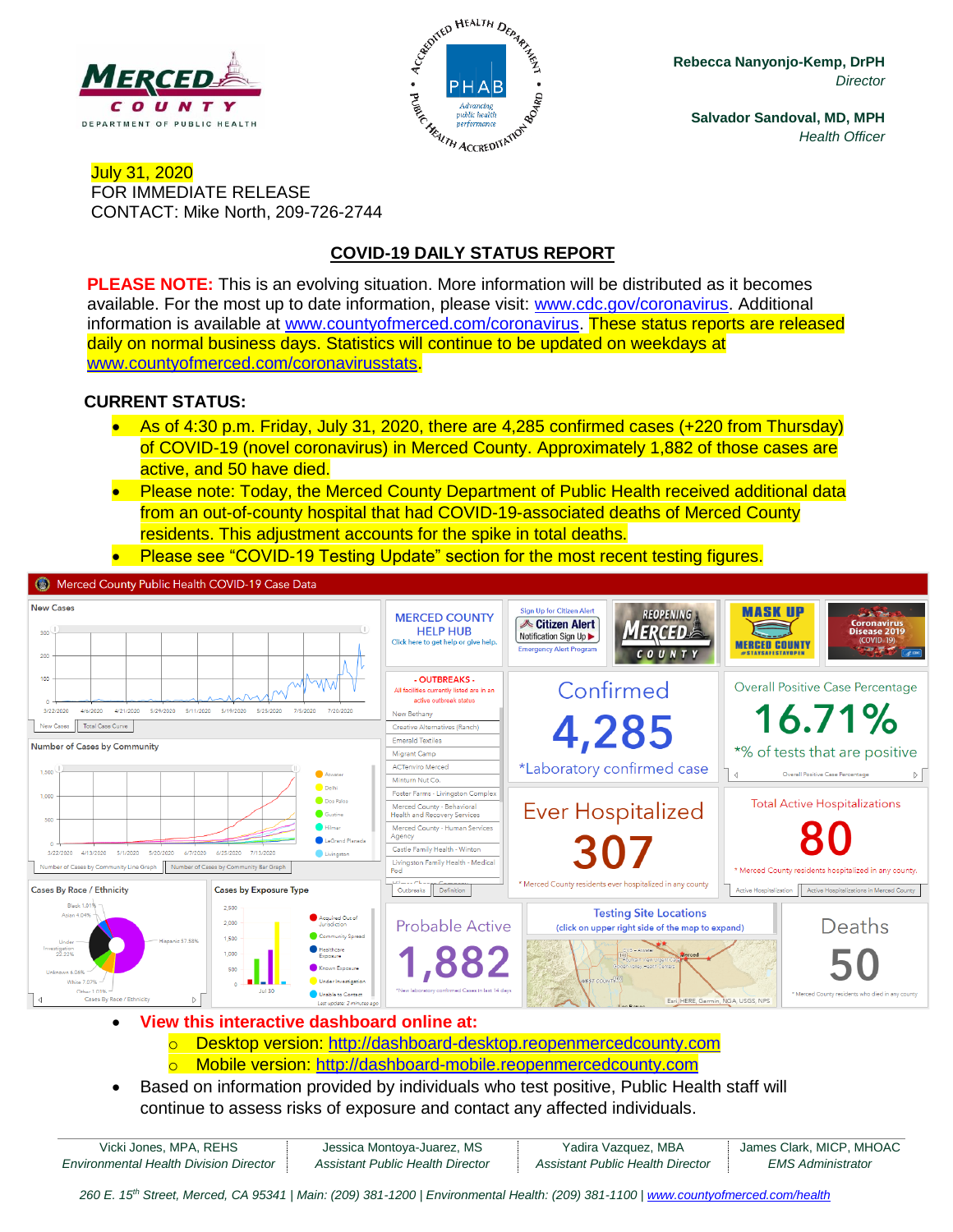- Due to privacy laws, the Public Health Department cannot release identifying information related to positive cases.
- In California, there are 492,547 confirmed cases and 9,004 deaths.

## **RECENT ACTIVITIES & UPDATES:**

- Merced County Public Health continues to coordinate with federal, state and local partners to further prepare us for future impacts. This includes working with the California Department of Public Health and the Centers for Disease Control and Prevention to monitor COVID-19.
- The Merced County Department of Public Health provided a COVID-19 update to the Board of Supervisors during its regular meeting on Tuesday, July 28. That update can be viewed here: <https://mercedcountyca.new.swagit.com/videos/74120?ts=698>
- Today, the Merced County Department of Public Health confirmed 11 additional deaths related to COVID-19:
	- o Gender:
		- Female: 5
			- Male: 6
	- o Age:
		- 35-49: 0
		- $-50-64:5$
		- 65+: 6
	- o Underlying Health Conditions:
		- Yes: 0
		- $\blacksquare$  No: 0
		- **· Unknown: 11**
- Please note: Today, the Merced County Department of Public Health received additional data from an out-of-county hospital that had COVID-19-associated deaths of Merced County residents. This adjustment accounts for the spike in total deaths.
- Information regarding current outbreaks of COVID-19 in Merced County has moved to the online dashboard: [www.countyofmerced.com/coronavirusstats.](http://www.countyofmerced.com/coronavirusstats)
- Merced County's online statistics dashboard has been updated and now includes a mobilefriendly version. To access the dashboard, you can visit:
	- o Desktop version: [http://dashboard-desktop.reopenmercedcounty.com](http://dashboard-desktop.reopenmercedcounty.com/)
	- o Mobile version: [http://dashboard-mobile.reopenmercedcounty.com](http://dashboard-mobile.reopenmercedcounty.com/)
	- o [\(www.countyofmerced.com/coronavirusstats](http://www.countyofmerced.com/coronavirusstats) will continue to direct users to the desktop version of the dashboard.)
- Merced County is on the State monitoring list due to rapidly increasing disease transmission, increased hospitalizations, and a rise in the percentage of individuals testing positive for COVID-19, indicating increased circulation throughout the community. Further details can be found at: [https://www.cdph.ca.gov/Programs/CID/DCDC/Pages/COVID-](https://www.cdph.ca.gov/Programs/CID/DCDC/Pages/COVID-19/CountyMonitoringDataStep2.aspx)[19/CountyMonitoringDataStep2.aspx](https://www.cdph.ca.gov/Programs/CID/DCDC/Pages/COVID-19/CountyMonitoringDataStep2.aspx)
- In an effort to slow the spread of COVID-19 by preventing large group gatherings, the County's regional parks (Lake Yosemite, Hagaman Park and Henderson Park) will be closed on Saturdays and Sundays until further notice. The parks will remain open on weekdays, but physical distancing must be adhered to and large group gatherings will continue to be prohibited.
- The Merced County Office of Emergency Services and Merced County Department of Public Health proclaimed a local and public health emergency March 13 in order to help address the outbreak. The Board of Supervisors ratified those actions during a March 16 special meeting.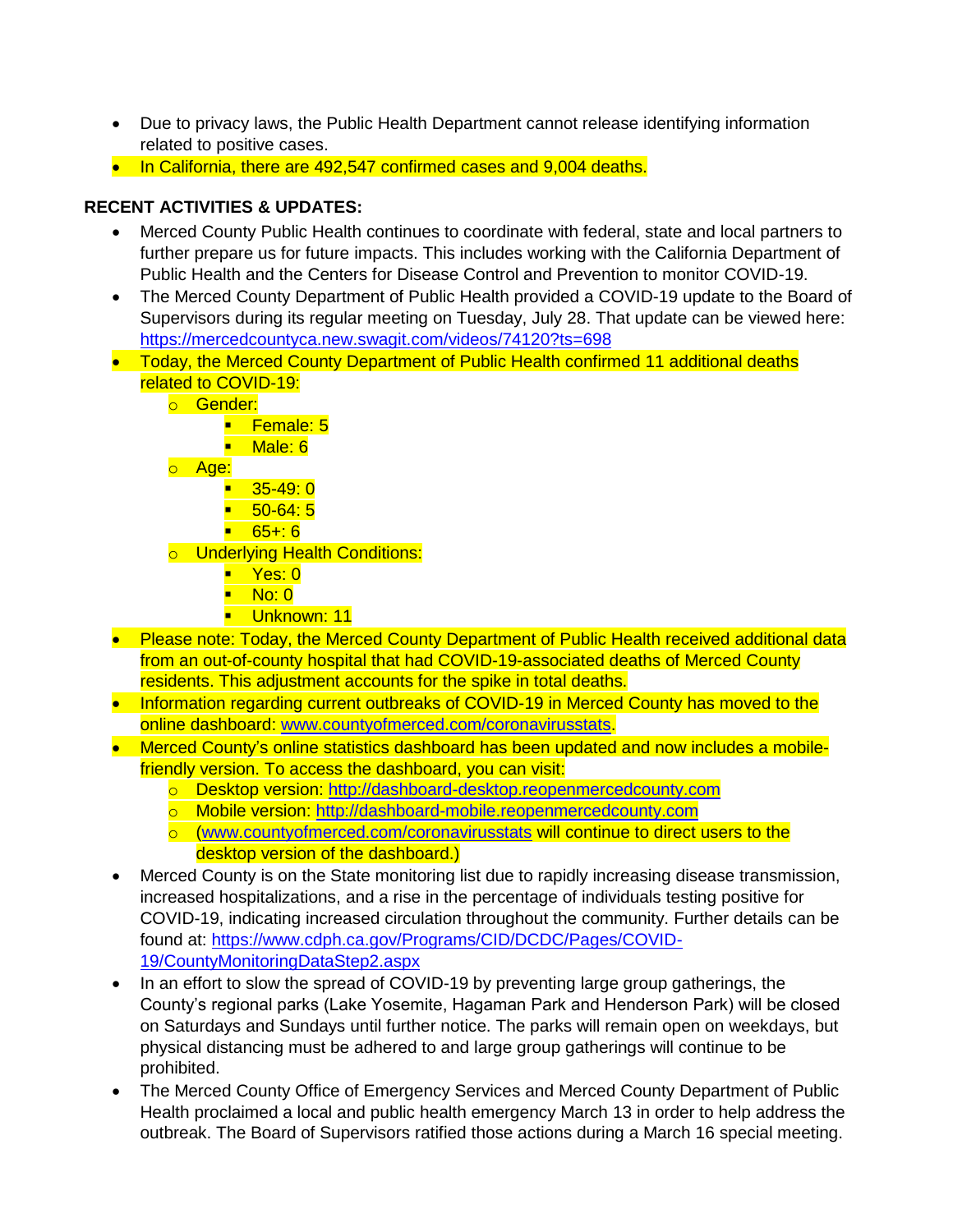- On March 19, Governor Gavin Newsom announced Executive Order N-33-20, asking California residents to stay at home. On March 20, Merced County's Health Officer also issued an Order directing County residents to remain in their places of residence except to perform or receive essential services.
- The Merced County Public Health Department Operations Center was activated Jan. 27, 2020 (187 days) in order to prepare for COVID-19 in and around our community. The Merced County Emergency Operations Center and Human Services Agency Department Operations Center are also currently active.

### **COVID-19 TESTING UPDATE:**

• As of July 31, a total of 25,483 tests have been performed in Merced County: 4,285 of those tests are confirmed as positive cases. These figures include testing through both the commercial and public health lab systems.

| <b>Testing Site</b>                           | <b>Location</b>                                | <b>Registration</b>                                       |
|-----------------------------------------------|------------------------------------------------|-----------------------------------------------------------|
| Golden Valley<br><b>Health Centers</b>        | 645 Seventh St, Los Banos                      | 1-866-682-4842<br>www.gvhc.org                            |
| Golden Valley<br><b>Health Centers</b>        | 857 W. Childs Ave., Merced                     | 1-866-682-4842<br>www.gvhc.org                            |
| <b>OptumServ Site</b>                         | 900 Martin Luther King Jr. Dr,<br>Merced       | 1-888-634-1123 or online at<br>www.lhi.care/covidtesting. |
| CVS - Merced                                  | 1970 Yosemite Pkwy, Merced                     | https://bit.ly/3e9kaS4                                    |
| CVS - Atwater                                 | 1651 Bellevue Rd, Atwater                      | https://bit.ly/3e9kaS4                                    |
| <b>Fountain View</b><br><b>Urgent Care</b>    | 374 W. Olive Ave. # A, Merced                  | 209-384-5766                                              |
| Castle Family<br><b>Health Urgent</b><br>Care | 3605 Hospital Rd, Atwater                      | 209-381-2000                                              |
| San Joaquin<br>Drug                           | 9215 E, CA-140, Planada                        | 209-382-1291                                              |
| Verily - Los<br><b>Banos</b>                  | Los Banos Fairgrounds: 403 F<br>St., Los Banos | www.projectbaseline.com/COVID19                           |

- Within the public health system, every person who has met CDC criteria for severe disease within Merced County has been tested.
- Public Health is actively identifying other methods to enhance testing capability for providers throughout the community and increase testing county-wide. We will continue to be notified should positive tests come through either system (public health or commercial).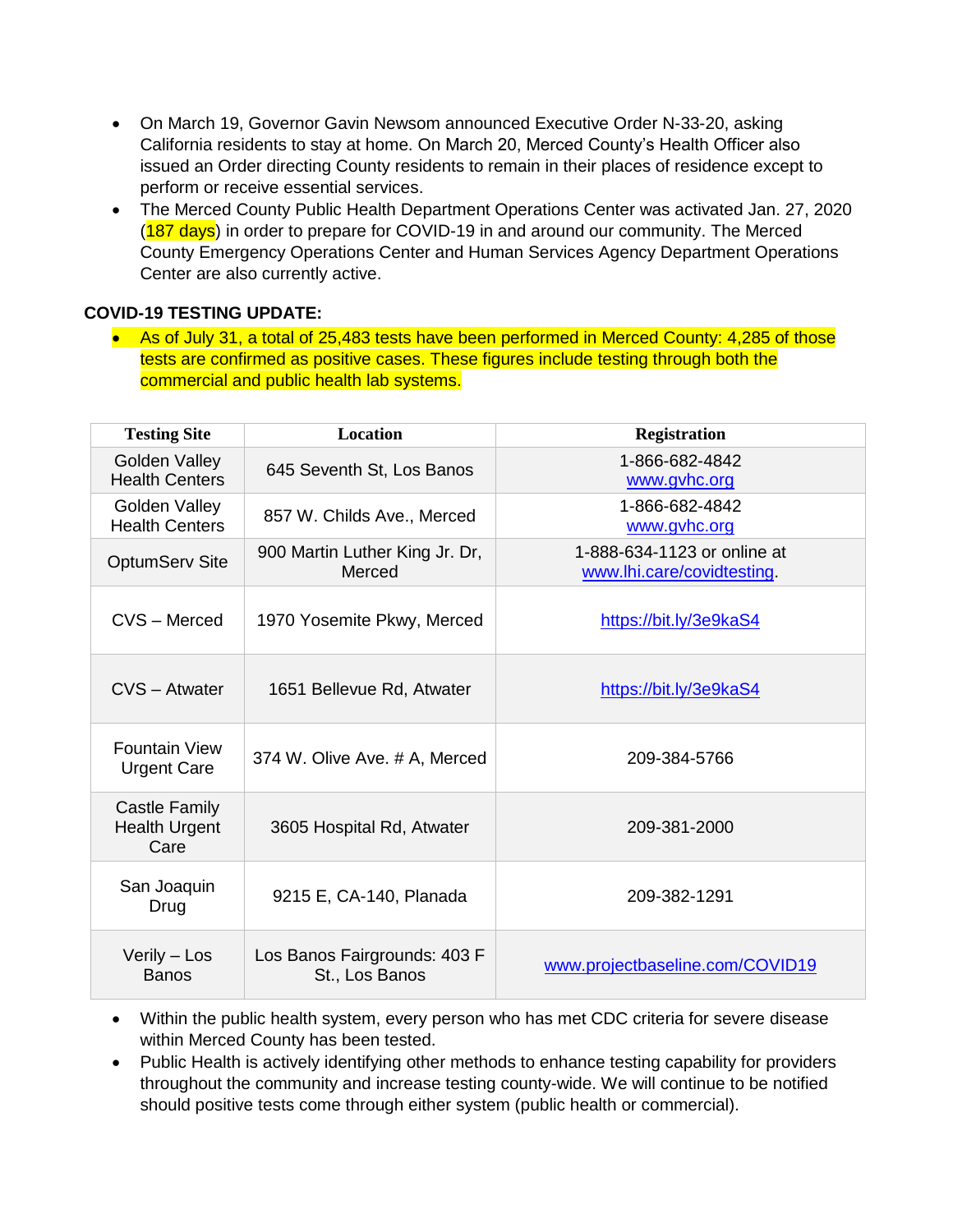## **COVID-19 SYMPTOMS AND PRECAUTIONS:**

- Coronavirus symptoms include: mild to severe respiratory illness, fever, cough, difficulty breathing, chills, repeated shaking with chills, muscle pain, headache, sore throat, and loss of taste or smell. If symptoms develop, individuals should stay at home to limit exposure to others.
- Anyone who has had contact with a person with possible COVID-19 infection and has the above symptoms should call his/her local health department/health care provider immediately.
- Do not go to your provider's office without calling ahead. Do not call 911 for suspected COVID-19 unless you are having a medical emergency.
- During the flu season, there are steps you can take to protect your health and the health of those around you:
	- o Wash your hands regularly with soap and water for 20 seconds.
	- o Avoid touching your eyes, nose, or mouth with unwashed hands.
	- o Avoid close contact with people who are sick.
	- $\circ$  Stay away from work, school or other people if you become sick with respiratory symptoms such as fever and cough.
	- $\circ$  Cover sneezes or coughs with a tissue, then throw the tissue in the trash.
	- o Wear a face covering when in public.

# **ADDITIONAL RESOURCES:**

- **Sign up for COVID-19 alerts: [www.countyofmerced.com/coronavirus](http://www.countyofmerced.com/coronavirus)**
- Merced County Public Health COVID-19 **Information Webpage**:
	- o [www.countyofmerced.com/coronavirus](http://www.countyofmerced.com/coronavirus)
- Merced County Public Health **Information Line**:
	- $\circ$  209-381-1180 (English, Spanish, and Hmong. Live reps. available 8 a.m. to 5 p.m.)
- **Email** COVID-19-specific questions to Merced County Public Health:
	- o COVID19@countyofmerced.com.
- Updated **CDC Information**:
	- o <https://www.cdc.gov/coronavirus/2019-ncov/whats-new-all.html>
- CDC **Resources for Households**:
	- o <https://www.cdc.gov/coronavirus/2019-ncov/community/home/index.html>
- How to **talk to your kids** about the coronavirus:
	- o <https://www.pbs.org/parents/thrive/how-to-talk-to-your-kids-about-coronavirus>
- Guidance for **Businesses and Employers**:
	- o <https://bit.ly/2IH2G2u>
	- o [www.covid19.ca.gov](http://www.covid19.ca.gov/)
- Report **Price Gouging**:
	- o <http://www.countyofmerced.com/3381/Price-Gouging>
- Report **Consumer Fraud**:
	- o [www.countyofmerced.com/2322/Consumer-Fraud](http://www.countyofmerced.com/2322/Consumer-Fraud)
- Report **non-essential business activity** and large group gatherings that violate the Stay-at-Home Order:
	- $\circ$  Hotline: 209-381-1100 (8 a.m. to 5 p.m. Monday-Friday)
	- o Email: [COVIDcomplaint@countyofmerced.com](mailto:COVIDcomplaint@countyofmerced.com)
- **Free Virtual Care** options through Dignity Health for those with COVID-19 symptoms:
	- $\circ$  Patients can receive a free Virtual Care Anywhere visit if they are experiencing COVID-19 symptoms. Symptoms can include fever, cough, or shortness of breath.
	- o To access a free virtual urgent care visit, visit [www.dignityhealth.org/virtualcareanywhere,](http://www.dignityhealth.org/virtualcareanywhere) download the Virtual Care Anywhere app